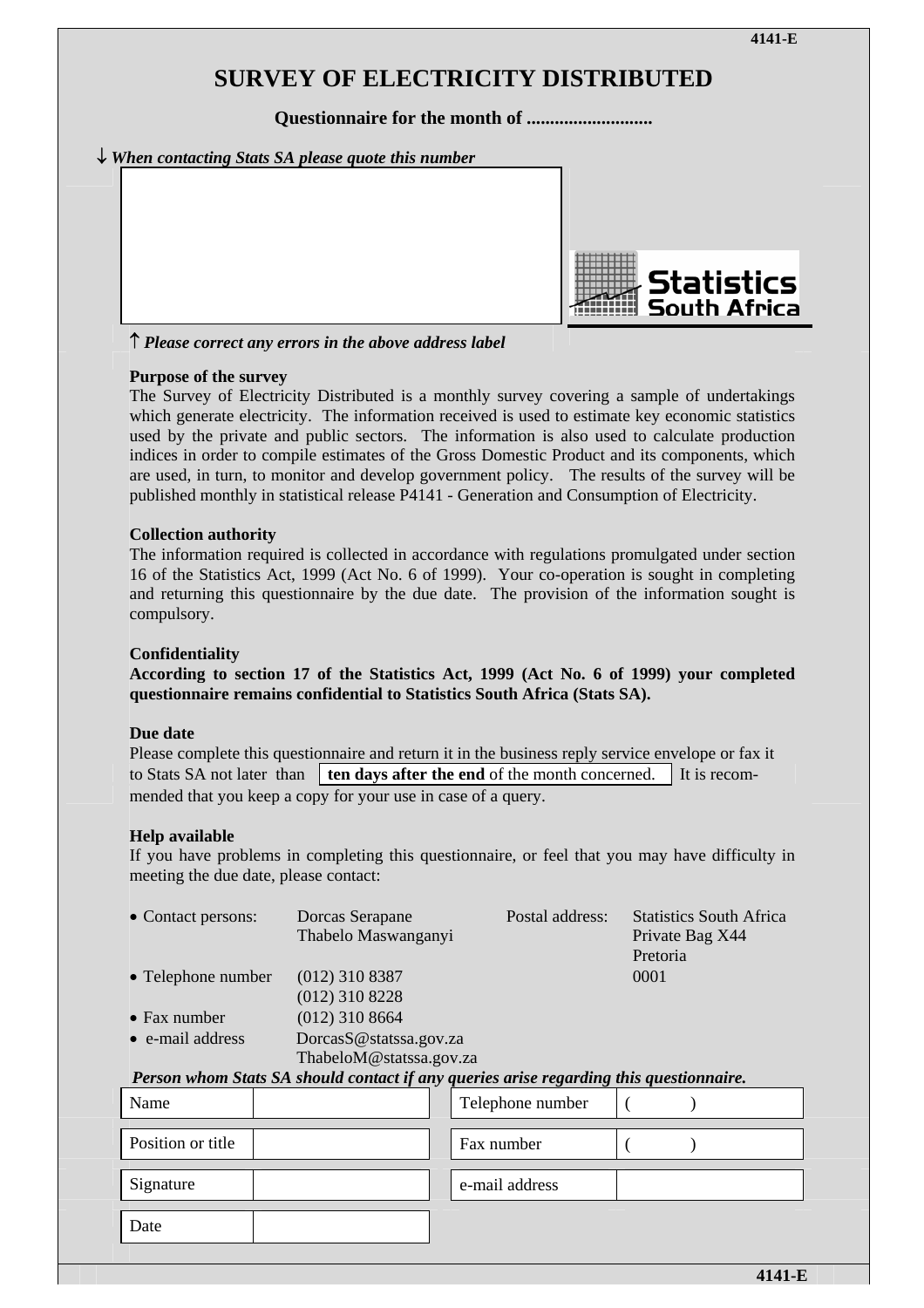|             |                                                                                                                                                                                                                                                                             | <b>Please note</b>                                        |
|-------------|-----------------------------------------------------------------------------------------------------------------------------------------------------------------------------------------------------------------------------------------------------------------------------|-----------------------------------------------------------|
|             | For this survey:                                                                                                                                                                                                                                                            |                                                           |
| $\bullet$   | The data furnished in the completed<br>The questionnaire must cover a period of<br>questionnaire must relate to the relevant<br>one calendar month, ending at midnight.<br>electricity-generating undertaking.<br>Particulars must be submitted for the month<br>concerned. |                                                           |
|             | Part 1 - Electricity generated and available for distribution                                                                                                                                                                                                               |                                                           |
| <b>Note</b> |                                                                                                                                                                                                                                                                             |                                                           |
|             | The information should refer to -<br>the power station(s) of your undertaking                                                                                                                                                                                               |                                                           |
|             |                                                                                                                                                                                                                                                                             | <b>Kilowatt-hours</b>                                     |
| 1.          |                                                                                                                                                                                                                                                                             |                                                           |
| 2.          | Electricity consumed in power station(s) and energy storage systems                                                                                                                                                                                                         |                                                           |
| 3.          | Net quantity of electricity generated and sent out from power station(s)                                                                                                                                                                                                    |                                                           |
| 4.          | Purchases outside the Republic of South Africa, e.g. Mozambique                                                                                                                                                                                                             |                                                           |
| 5.          | "SCO, DWA and Assets"                                                                                                                                                                                                                                                       |                                                           |
|             | <b>Abbreviations</b>                                                                                                                                                                                                                                                        | <b>Note</b>                                               |
|             | DWA - Department of Water Affairs<br>CSO - Consumed in synchronous condenser<br>operations                                                                                                                                                                                  | Assets - Consumed by generation asset<br>storage stations |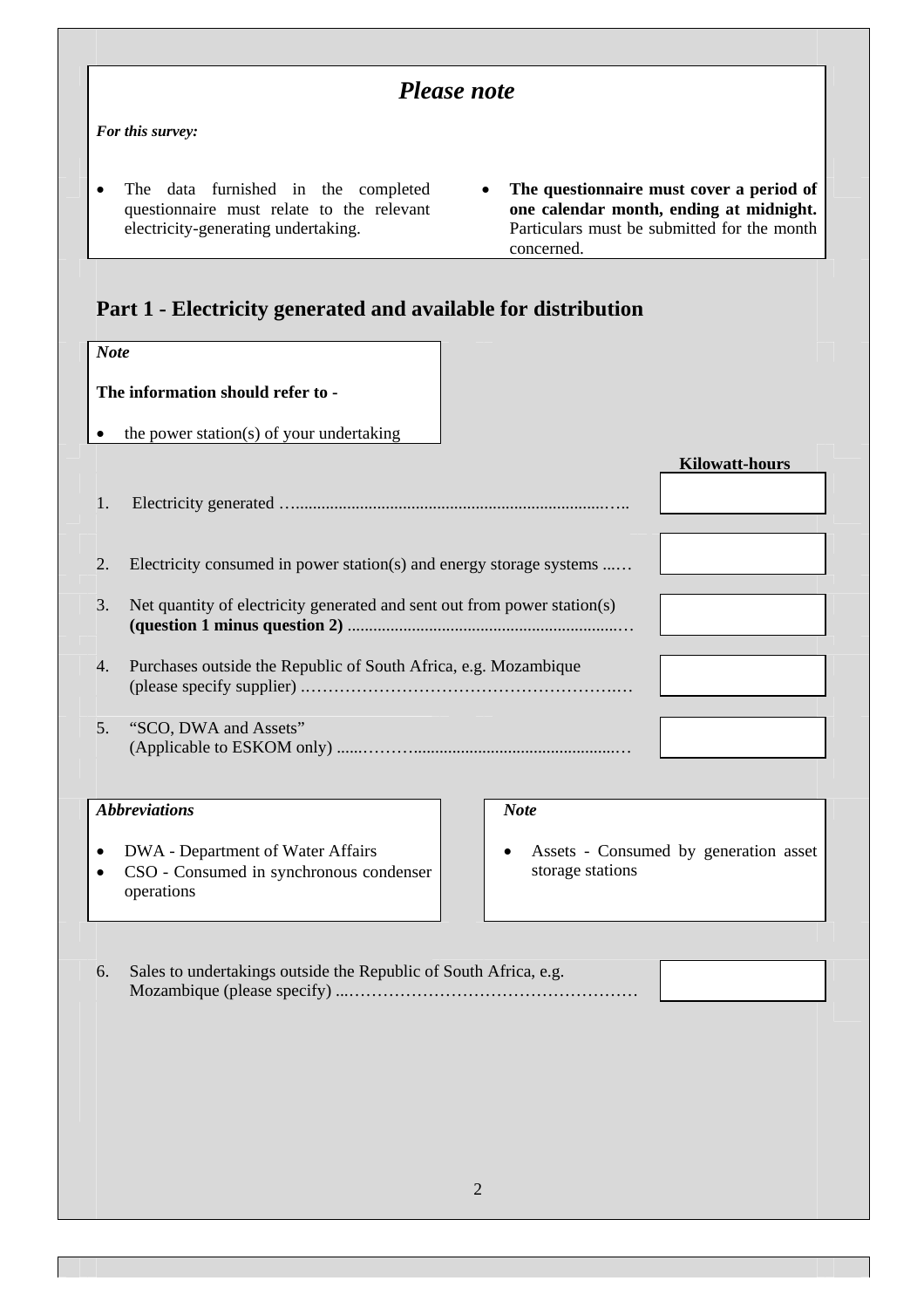## **Part 2 - Comments**

**7. To minimise queries from Stats SA regarding the data provided, please provide comments on:** 

- **Significant differences between monthly figures.**
- **Changes in business interests (e.g. takeover, merger, new location and expansions).**
- **Any other difficulties with the completion of the questionnaire.**

........................................................................................................................................................................ ........................................................................................................................................................................ ........................................................................................................................................................................

## **8. Please provide an estimate of the time taken to complete this questionnaire.**

| hours | minutes |
|-------|---------|
| hours | minutes |
| hours | minutes |

#### **9. Please indicate your preferred way of reporting the information contained in this questionnaire.**

| Mail     |                                                                                                                                          |
|----------|------------------------------------------------------------------------------------------------------------------------------------------|
| Fax      |                                                                                                                                          |
| Internet |                                                                                                                                          |
|          | Please ensure that the front page is completed.<br>Please retain a copy for your records.<br>Thank you for completing this questionnaire |
|          |                                                                                                                                          |